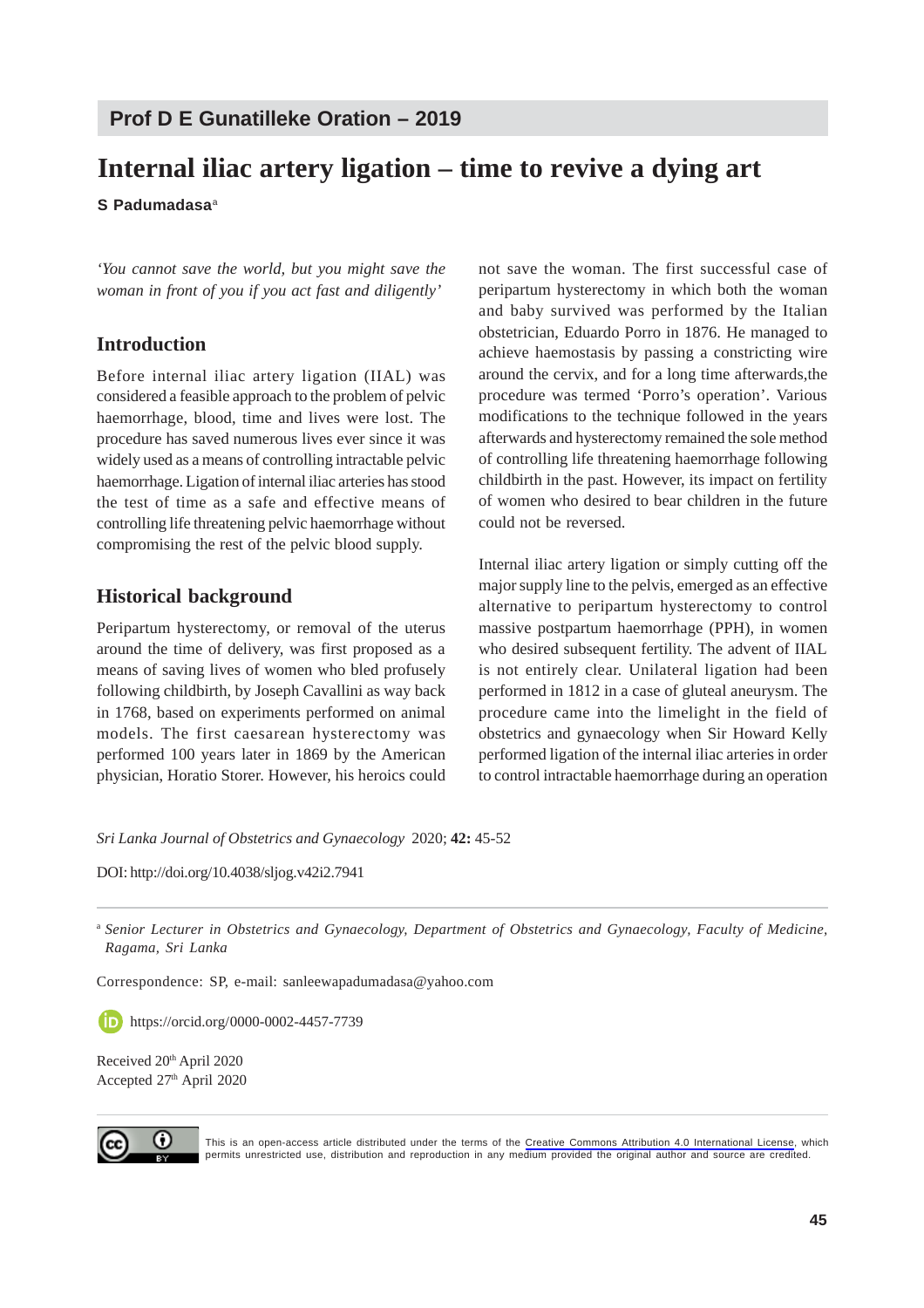for cervical cancer in 1893. However, it was not until R Clay Burchell in the late 1960s alleviated the fears among the surgeons by proving that the procedure did not entirely shut the blood supply from the pelvis, when the procedure of IIAL began to emerge as a useful tool in the management of PPH.

## **Physiology of internal iliac artery ligation**

The internal iliac arteries supply all the pelvic organs – uterus, vagina, urinary bladder, rectum and anal canal with extensive collateral circulations among these viscera. As a result of extensive collateral circulations in the pelvis, ligation of internal iliac arteries even on both sides does not shut the blood supply to the pelvis completely. Therefore, one can ligate both the internal iliac arteries without fear of ischaemic necrosis of these pelvic viscera. However, at the same time, as a result of these extensive collateral circulations, ligation of the internal iliac arteries fails to arrest bleeding from the pelvis completely. This is evident in cases of placenta praevia accreta in which marked collateral circulations develop within the pelvis. In addition, it is essential in most cases that internal iliac arteries on both sides are ligated in order to achieve haemostasis. Unilateral ligation can only be successful in controlling bleeding in limited situations such as bleeding from the pelvic side wall.

The effect of ligating the internal iliac arteries is the near abolition of the arterial pulse pressure, the result being change from an arterial system to a circulation similar to that of a venous system, with slow and sluggish blood flow and virtual elimination of the 'trip hammer effect' of the arterial pulsations. This gives the normal clotting mechanisms of the body an opportunity to achieve haemostasis.

## **Indications for internal iliac artery ligation**

The desire to preserve fertility and the fact that, in certain situations, even hysterectomy fails to control the haemorrhage, have led to the discovery of alternatives to hysterectomy, of which IIAL is one. Internal iliac artery ligation has been extensively used in the past to manage haemorrhage due to uterine atony refractory to medical treatment, genital tract trauma, placenta praevia, placenta accreta and following abortion.

It is invaluable as a means of arresting blood loss in cases of deep forniceal tears and haematomas extending in to the broad ligament. It is precious as a measure of containing troublesome bleeding from areas of diffuse bleeding within the pelvis without a clearly identifiable vascular bed. In these instances, uterine artery ligation or even hysterectomy does not arrest bleeding. Even following hysterectomy, IIAL reduces the risk of reactionary haemorrhage, and instills confidence in the mind of the surgeon, thereby obviating the chances of the patient returning to the operating theatre.

In complete placenta praevia, as the lower segment of the uterus receives a considerable proportion of its blood supply from the descending cervical and vaginal arteries, even if one were to adopt a conservative approach, IIAL is far more effective than uterine artery ligation in controlling haemorrhage as the blood supply from both the uterine and vaginal arteries is reduced following IIAL.

Uterus preserving options have emerged recently in the management of morbidly adhered or invaded placentae. However, an emergency obstetric hysterectomy and ligation of the internal iliac arteries on both sides performed in double quick time, is the most rational and probably the only option in the face of torrential bleeding, which threatens to take away the life of the woman within seconds. The necessity to perform IIAL can only be expected to rise in the future due to the escalating rates of caesarean delivery with its concomitant increase in the incidences of placenta praevia and accreta, potentially lethal conditions associated with caesarean delivery.

# **Internal iliac artery ligation – under threat of being defunct?**

The introduction of numerous uterotonic agents for the management of uterine atony such as misoprostol, the antifibrinolytic agent, tranexamic acid and relatively less-invasive techniques such as balloon tamponade of the uterus, compression sutures on the uterus and pelvic arterial embolization have sidelined this invaluable technique. The biggest competitor is pelvic arterial embolization, which has pushed IIAL almost to the brink of being defunct in our speciality.

One may believe IIAL is a thing of the past, with many women with the potential to bleed being managed with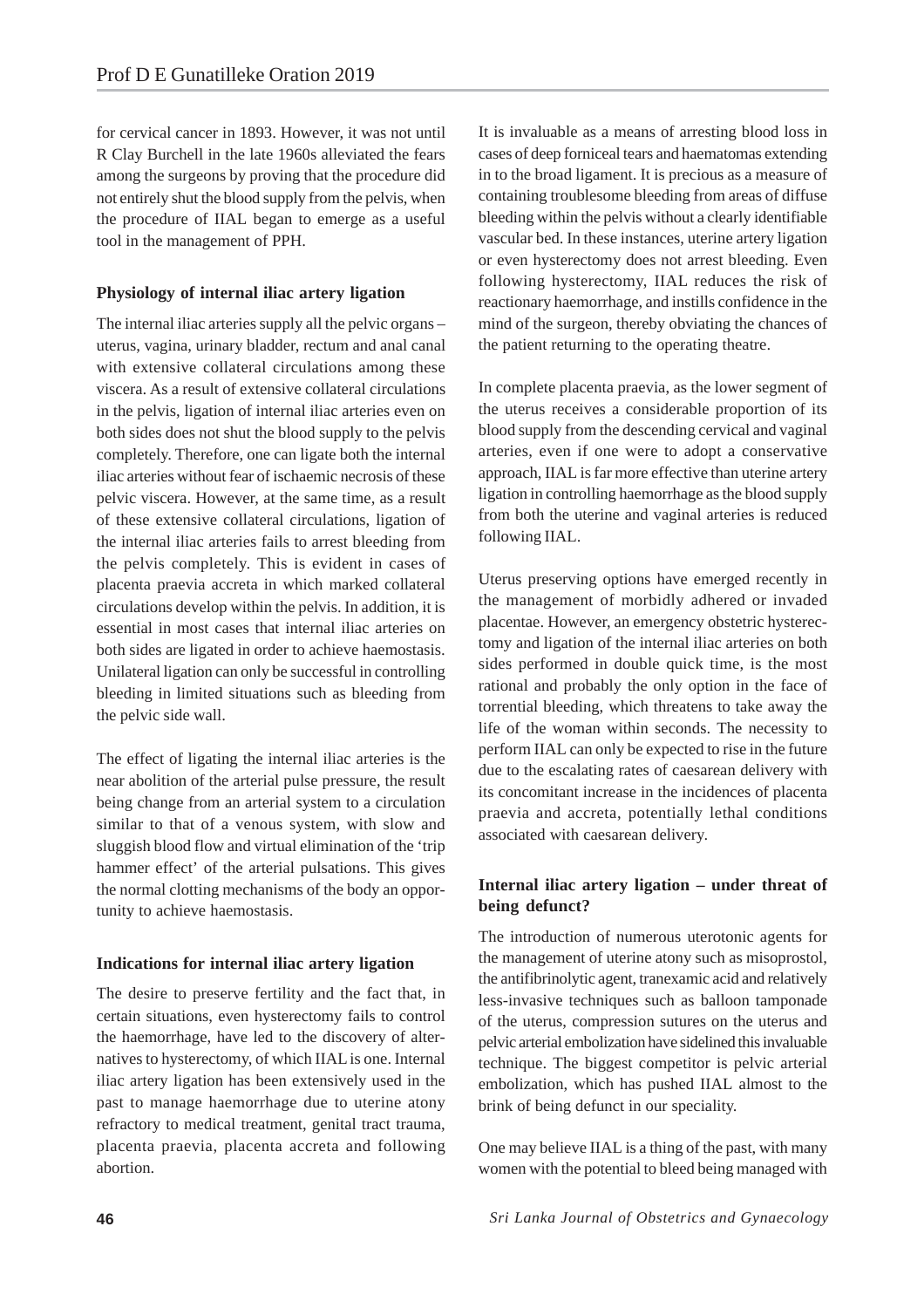pelvic arterial embolization especially in developed countries. However, one may not realize that the general maternity unit is far from being equipped with the infrastructure or being blessed with the resources to perform pelvic arterial embolization, the alternative to IIAL. Even in the best of maternity centres, when having to deal with unanticipated bleeding, during which it is practically impossible to arrange the equipment or the expertise needed for interventional radiology, it is the IIAL that will come to one's rescue. Uterine artery embolization is not without complications. Post-procedure fever, intrauterine synechiae, bladder necrosis, and uterine necrosis and have resulted following uterine artery embolization. These complications may arise because the tiny particles used in the embolization process may also get lodged in the collaterals which are expected to maintain the blood supply to the pelvis after the intervention, thus leading to a compromised blood circulation within the pelvis. These complications are almost unheard of following IIAL.

Today, the toughest opponent that IIAL has been forced to fight against, is none other than one's hesitancy to perform the manoeuvre when required. Inadequate exposure of trainees to the technique, lack of confidence in performing the manoeuvre and fear of complications have resulted in one having to call upon vascular surgeons or even denial of this life saving procedure during instances in which ligation of the internal iliac arteries is required. The skill of performing IIALis an essential one especially in resource-depleted settings with no or limited access to interventional radiology and when having to face unanticipated bleeding even in the most well-equipped maternity centres anywhere in the world. Therefore, it is essential that every obstetrician is familiar with the technique of IIAL, a life-saver, which might come in handy at any moment of time.

## **My study**

The oration is based on a series of 43 cases of bilateral IIAL which I performed in the course of management of PPH during a period of 10 years from 2009 up to 2019 at the North Colombo Teaching Hospital and two private hospitals in Ragama, Sri Lanka. A retrospective analysis was performed by going through the patients' notes whenever they were available and also by interviewing and going through their diagnosis cards.

The outcome with regard to the need for blood transfusion both intra-operatively and post-operatively, admissions to the intensive care unit, hospital stay following the procedure were assessed. These women were followed up at a variable time period between 3 months to 10 years following the procedure and the functions relevant to the pelvic organs such as reproductive, sexual, bladder, and bowel, assessed.

In close to half the cases, 20 out of 43, IIAL was performed as an adjunct to hysterectomy. The most notable contributor in this group was uterine atony with 9 cases. This was especially at a time during which misoprostol and tranexamic acid were not automatic choices in the management of PPH. This was followed by 6 cases of placenta accreta, in fact placenta increta or percreta, out of which 4 were performed at the time of caesarean hysterectomy, and 2 were performed when these two women with placenta percreta who had been managed conservatively presented later with vaginal bleeding. There were also 3 cases of major degree placenta praevia and 2 cases of uterine rupture in this group.

In a little over half the cases, IIAL was successful in saving the uteri. The most notable contributor in this group was placenta praevia with 12 cases, followed by 6 cases of uterine atony, 4 cases of placenta accreta, and 1 case of 'Couvelaire uterus' following placental abruption.

#### **Procedure of internal iliac artery ligation**

#### *General considerations*

The abdominal cavity was entered via a suprapubic transverse incision in almost all cases except in 3, on whom there was a midline scar already. Placental mapping had been done in all cases of placenta praevia and accreta. Lower segment caesarean delivery was performed in these cases. However, the uterine incisions were made at a slightly higher level than normal in order to avoid encroaching in to the placenta at caesarean delivery.

A head down tilt was utilised, uterus exteriorized, and the abdominal viscera including the sigmoid colon packed above the sacral promontory in order to gain access to the pelvic side wall as well as to reduce uterine bleeding.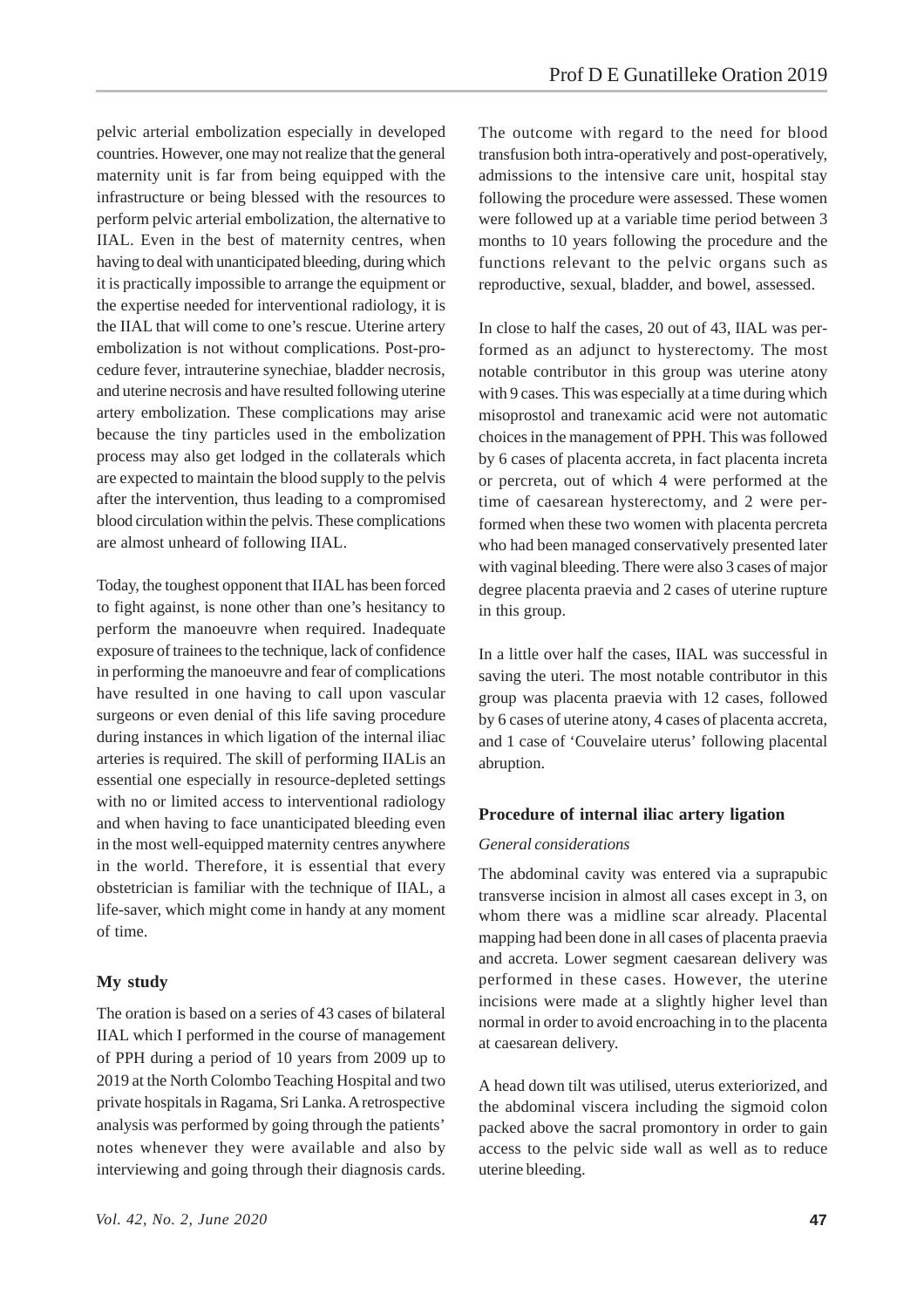## *Approach to the internal iliac artery*

Out of the two approaches to the internal iliac artery that an obstetrician and gynaecologist would usually take, the direct or the broad ligament, mainly the direct approach was used in my study except in 11 cases on whom hysterectomy preceded IIAL and the broad ligament was already open.

The extraperitoneal approach which is via a skin incision on the inguinal area and a muscle-splitting incision on the external oblique muscle referred to as the Rutherford-Morrison technique, is almost exclusively adopted by surgeons, both vascular and trauma.

There are a lot of anatomical variations among the branches of the internal iliac artery, but remarkably the anatomy is relatively constant within the first 2-3 cm of the vessel, the site of relevance as far as ligation is concerned.

#### *The technique of internal iliac artery ligation – an art*

The technique of IIAL has been handed over from one generation of obstetricians to another and a meticulous surgical technique is critical in ensuring both the safety as well as the effectiveness of the procedure.The bifurcation of the common iliac artery is identified using the sacral promontory as a guide. The peritoneum on the pelvic side wall is opened 2 cm below the bifurcation of the common iliac artery just lateral to the ureter, in case the direct approach is adopted. The loose areolar tissue is cleared, in the direction of the blood vessels in order to avoid damage to these vessels, until the bifurcation of the common iliac artery comes in to view.

The bifurcation of the common iliac artery stands out as an inverted Y, with the common iliac artery continuing as the external iliac artery which courses laterally and upwards and the internal iliac artery branching off at a right angle to the common iliac artery and coursing medially and downwards. Identification of this inverted Y is of utmost importance because in a stressful and demanding situation as in the case of a difficult PPH, this would ensure that one does not accidently ligate the common iliac, external iliac arteries or for that matter even the ureter.

Whatever approach to the internal iliac artery is taken, the ureter is taken into the medial fold of peritoneum and retracted with the use of Kelly retractors, yet another gift to the speciality from Sir Howard Kelly. This helps gravity take effect in deviating the ureter away from the surgical site, enabling one to perform surgery easier and also avoiding damage to the ureter. Kelly retractors are used not only to retract the peritoneal flaps but also to apply slight pressure on the blood vessels in cranial and caudal directions, because a stern (as opposed to lax) blood vessel makes it easier to clear the loose areolar tissue off the vessel.

Then the loose fibroareolar tissue around the internal iliac artery is cleared until a clear plane is identified between the internal iliac artery and vein, the most precarious part of the surgery. One may use dental cottons mounted on Allis forceps for this purpose. Usage of a fine right angled forcep (e.g. Mixter) is also recommended for this purpose. If a fine right angled forceps is used to separate the loose areolar tissue around and underneath the internal iliac artery, one should place the forcep just at the lateral and inferior borders of the artery and carefully clear the tissues by gently opening its tips. At no time, should the forcep be forcefully or blindly introduced between the artery and the vein.

Once a clear plane has been identified, the fine right angled forcep is passed from the lateral to medial side beneath the internal iliac artery (Figure 1). Passing the fine right angled forcep from the lateral to medial side avoids damaging the external iliac vein which lies lateral to the internal iliac artery. This is done about 2-3 cm from the origin of internal iliac artery which would avoid incorporation of its posterior division in to the ligature. The posterior division is given off just distal to the origin of the internal iliac artery. Incorporation of the posterior division of the internal iliac artery in the ligature would lead to ischaemia of the gluteal region thus causing pain and even necrosis of the buttocks. Tracing the branches of the internal iliac artery, and for that matter even its posterior division is not necessary and could even be dangerous as it can cause injury to the blood vessels.

Next comes the feeding of the suture on to the fine right angled forcep underneath the vessel. An assistant should get a doubled No. 0 or 1.0 absorbable suture on a second fine right angled forcep and feed the suture on to the fine right angled forcep which is underneath the artery from below. The suture is caught with the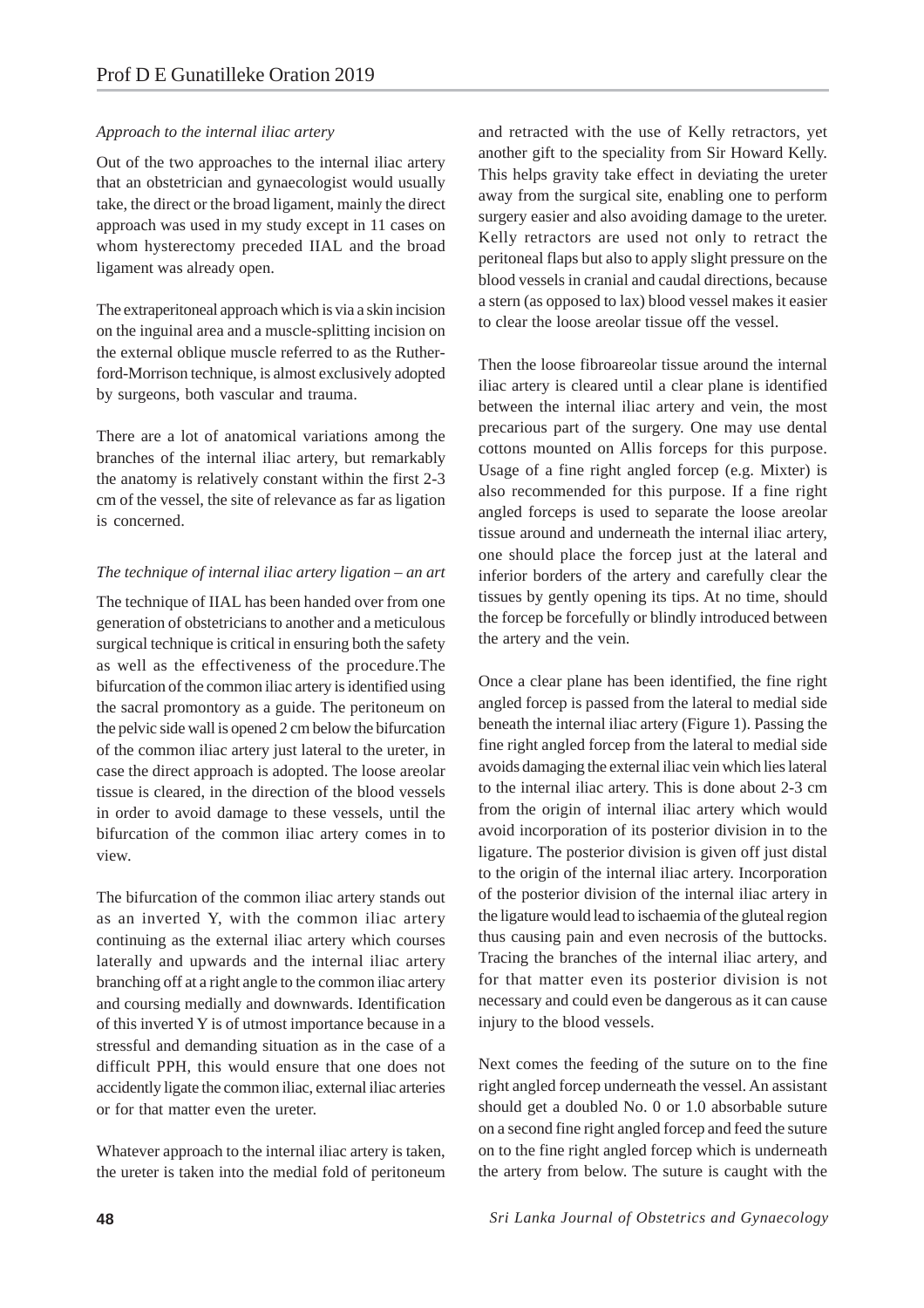fine right angled forcep underneath the vessel while avoiding excessive swaying of the instruments (Figure 2). The loop of the suture is cut and one is in possession of two sutures underneath the internal iliac artery. The anterior division of the internal iliac artery is then doubly ligated with sutures 5 mm apart, but not divided. Complete division of the internal iliac artery is not necessary and could even be dangerous as it may cause damage to the underlying internal iliac vein.



Figure 1. **Introducing the fine right angled forcep underneath the internal iliac artery.**



One should ensure that the external iliac artery is intact by placing a saturation probe on the toes of the lower limb as accidental ligation of the external iliac artery would lead to ischaemia of the lower limb, thus risking loss of that limb. The procedure is repeated on the other side. Ligation of the internal iliac arteries is not just a sequence of surgical steps, but an art. This is an operation which takes only a few minutes to perform, but one which can stand between life and death of the woman.

#### **Complications**

The commonest serious complication of the procedure which is reported in the literature is damage to internal iliac veins. Inadvertent ligation of the common iliac or external iliac arteries, involvement of the posterior division of the internal iliac artery in the ligature and damage to the ureters are rare complications. None of these complications were encountered in my study. These complications were avoided by giving careful consideration to the anatomical relationships of the iliac vessels and by the meticulous surgical technique described above. There was one case of damage to the internal iliac artery itself before the ligation was completed, which was easily managed by applying clamps on either side of the injury and tying the vessel. During instances in which the procedure of IIAL was performed with assistants and nurses who were unfamiliar with the technique, the process of feeding the suture was rehearsed beforehand in order to ensure smooth surgery as well as to ensure that too much time was not spent in performing the manoeuvre, because in bleeding, every second is precious.

#### **Outcome**

All the women in my series made an uneventful recovery following the procedure. The procedure of IIAL probably played a pivotal role of saving lives in at least some of these women. There were 11 admissions to the intensive care unit following the procedure, the reason being the condition that led to the procedure of IIAL to be performed, that is PPH, rather than the procedure itself. The average hospital stay following the procedure was 5.6 days. It was apparent that the procedure reduced the need for blood transfusion both intra-operatively and post-operatively, admissions to Figure 2. **Feeding of the suture for ligation.** the intensive care unit, and also post-operative hospital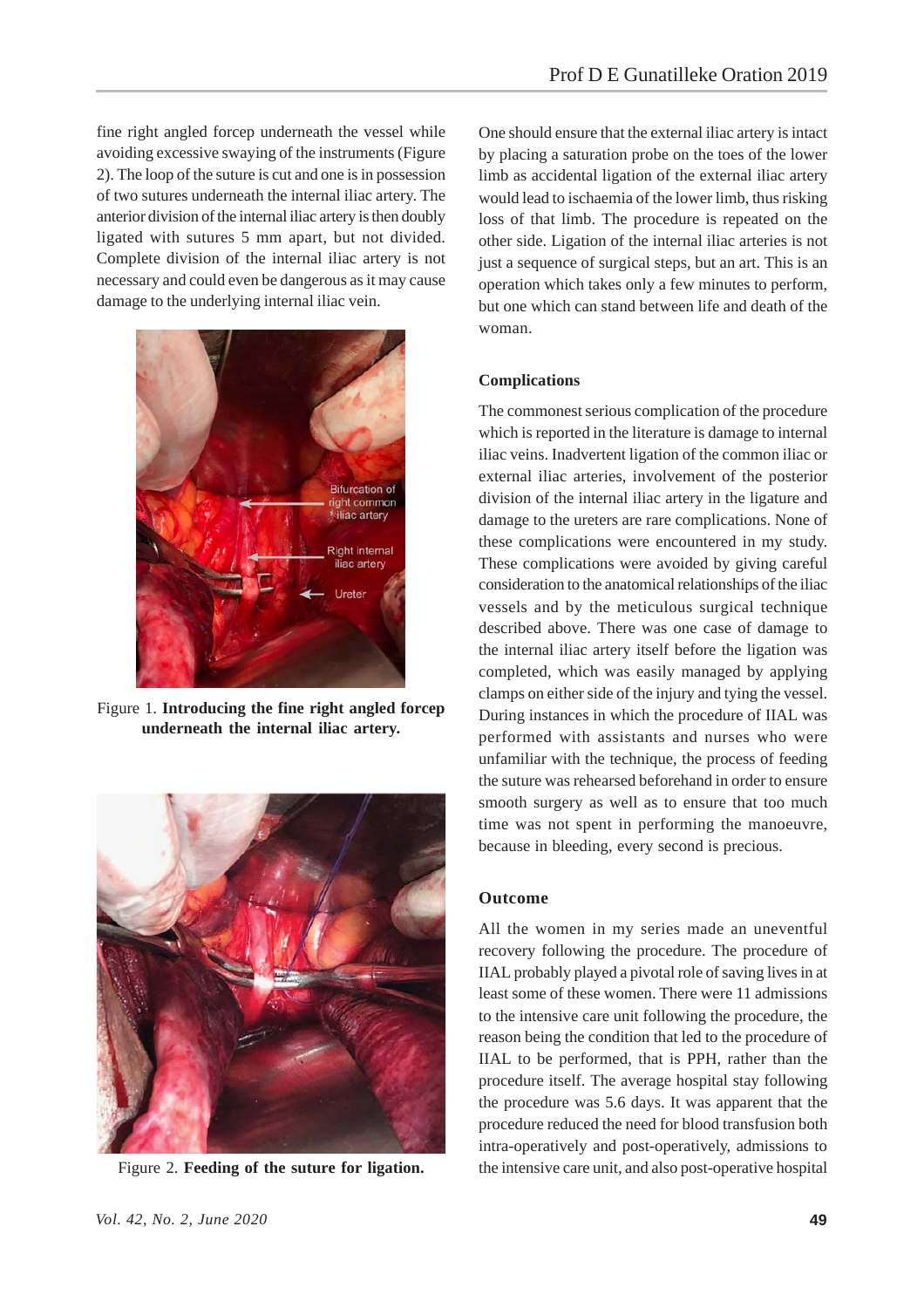stay. The findings are consistent with the findings of a study done on a cohort of this series, 7 women with suspected placenta praevia or accreta on whom IIAL was also perfomed, during the period from August 2018 to February 2019.

Lack of a control group meant that direct comparisons of the effects of the intervention or otherwise were not feasible. Direct comparisons probably will never be possible because the procedure of IIAL is performed at the most impractical time to randomise any woman to any intervention, the moment of bleeding, the moment during which she is fighting for her life and we are fighting to save her.

# **Long term follow up**

The procedure of IIAL emerged as a means of controlling life threatening haemorrhage following childbirth in women who desired subsequent fertility. However, there have been and still are concerns about whether this procedure affects fertility and also whether this procedure leads to ischaemia of pelvic viscera. Data from follow up of women in my study suggests that the ligation of the internal iliac arteries does not cause any dysfunction as far as reproductive, sexual, bladder, and bowel functions are concerned. No one complained of any symptoms suggestive of ischaemia of pelvic viscera, neither did anyone complain of symptoms suggestive of ischaemia of the gluteal region.

Three women turned up pregnant again following the procedure. These numbers may not sound phenomenal. This could be due to the fact that in a significant proportion of women, IIAL was performed as an accompaniment to hysterectomy especially in some cases of uterine atony at a time during which misoprostol and tranexamic acid were not freely available. This could also be due to the fact that a considerable number of women whose uteri were saved by the procedure are still contemplating whether to embark on a pregnancy or not, or else it is still too early to think about a pregnancy. However, none of these women whose uteri have been salvaged, are experiencing any change in their menstrual patterns. Therefore, it is reasonable to assume that their fertility too has been preserved, and time should prove me right.

Evidence available globally, although scarce, confirms not only that this procedure does not affect fertility, but also that the outcome in pregnancy is successful. A systematic review which was conducted to find an answer to the growing concerns in the recent past of whether fertility was affected not only by IIAL but also by any of the conservative surgical measures employed in the management of PPH which included compression sutures, pelvic arterial embolization and stepwise devascularisation of the uterus concluded that fertility was not affected by any of these uterus sparing measures.

Studies have affirmed the authoritative role IIAL plays even in the event of failure of other uterus sparing techniques to control the haemorrhage, and also that fertility was not affected even when IIAL was combined with any of the other uterus sparing measures utilized in PPH.

# **Place of internal iliac artery ligation today**

The most commanding role of interruption of internal iliac arteries is in the field of obstetrics, and that in the management of PPH. The internal iliac arteries are also interrupted in the fields of gynaecology, vascular surgery, oncology and trauma. A systematic review, the results of which were published in the Journal of Vascular Surgery, which was conducted to ascertain the rate and risk factors for the development of ischaemic complications such as buttock claudication, buttock necrosis, erectile dysfunction, colonic, spinal cord and bladder ischaemia following interruption of the internal iliac arteries among patients across all these specialities concluded that the intervention was safer in obstetric patients compared to patients in other groups. It also recommended that ligation of the internal iliac arteries was preferable to embolization among all groups of patients.

What may be the reasons behind the low rate of complications witnessed in the obstetric population following interruption of the internal iliac arteries? The obstetric patients are generally fit and young, and the elevated oestrogen levels may help keep the collaterals dilated. In addition, obstetric patients are also likely to be free from atherosclerotic disease which is more prevalent in patients in other groups. Atherosclerotic disease will obviously compromise the blood circulation in the collaterals. Another factor that would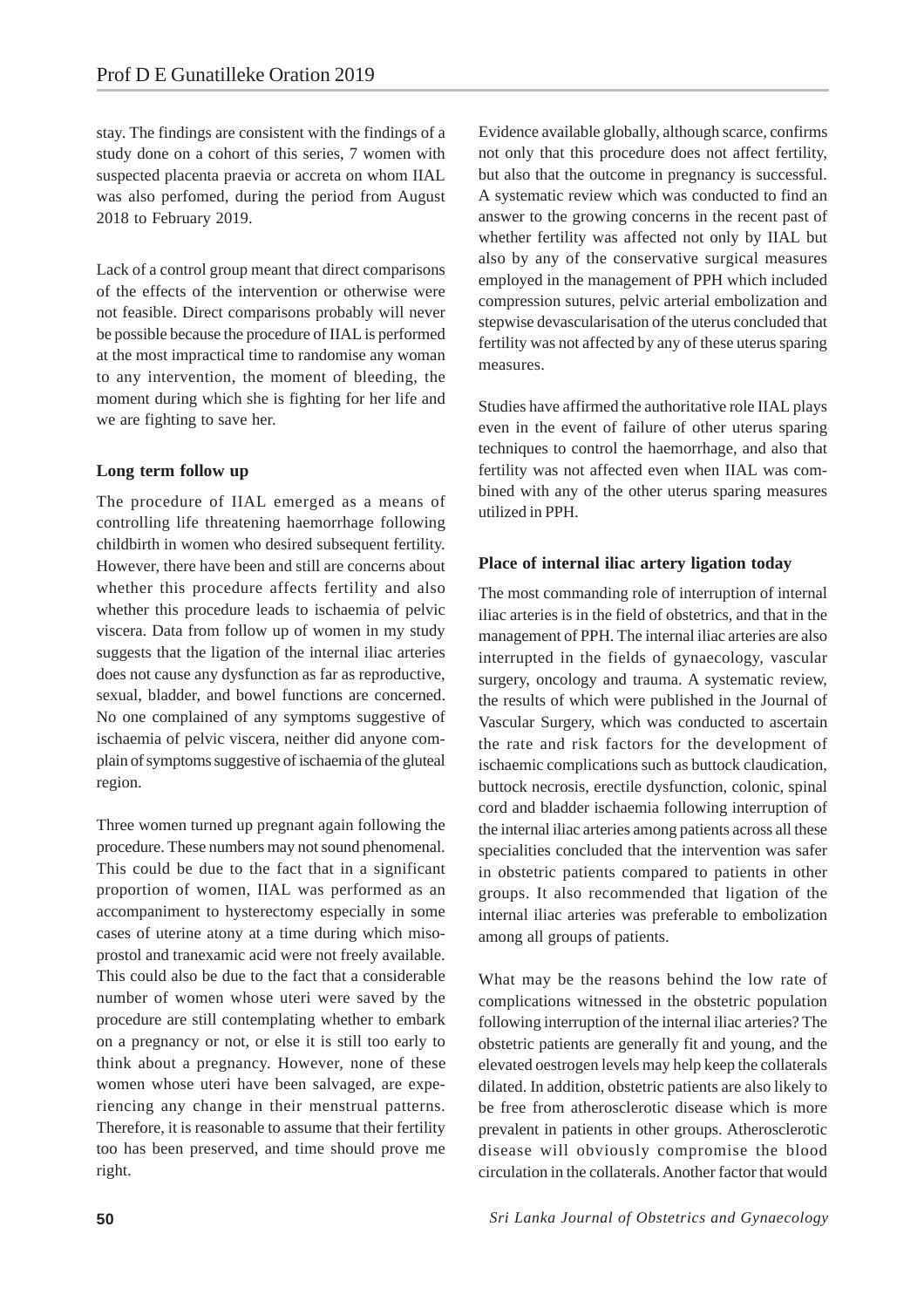have contributed to the low complication rate witnessed in the obstetric population, which has not been addressed by the authors in this study, may be the fact that the posterior division of the internal iliac artery tends to be untouched in the obstetric patients. Some of the side effects encountered following interruption of internal iliac arteries especially buttock claudication, buttock necrosis and erectile dysfunction can be attributable to the inclusion of the posterior division in to the ligature. Therefore, we can conclude that even the few complications which are encountered following interruption of the internal iliac arteries in specialities other than obstetrics are almost non existent in the field of obstetrics.

# **Conclusions**

What lies ahead for IIAL, a manoeuvre that has silently accomplished its task of saving lives over the years?

The emergence of novel uterotonic agents for management of uterine atony, the anti-fibrinolytic agent, tranexamic acid, and relatively less invasive techniques utilised in the management of PPH, and most importantly one's reluctance to perform the procedure when necessary have pushed IIAL almost to the threshold of being eliminated from our speciality.

The procedure of IIAL should and will remain indispensable from the armamentarium of the obstetrician especially in resource depleted settings with no or limited access to interventional radiology, and in the event of unanticipated bleeding even in the best of the maternity centres anywhere in the world. One has only to rely on one's most trustworthy instruments, one's hands, in order to perform IIAL.

The procedure will also remain irreplaceable as a means of combatting precarious haemorrhage resulting from genital tract trauma and its value in the management of placenta praevia and accreta, two potentially lethal conditions associated with caesarean delivery, will forever remain priceless.

Every minute, one woman goes missing from this world. One woman goes missing during pregnancy or childbirth. A child is born without ever getting to experience the love or the warmth of its mother, and haemorrhage is a major contributor. Haemorrhage is the leading cause of maternal deaths in developing

countries, and ranks among the top three in developed. Haemorrhage is responsible for a quarter of maternal deaths which occur worldwide. In Sri Lanka, haemorrhage has accounted for a significant proportion of maternal deaths which occurred during the past few years, once dengue and respiratory diseases have been left aside.

More than a century has elapsed since the first IIAL was performed for precarious pelvic hemorrhage. Yet today, serious haemorrhage persists among the leading causes of death and serious maternal morbidity, preventable in most instances in our speciality by the simple, safe, and effective manoeuvre of IIAL.

Therefore, it is imperative that every obstetrician is conversant with the art of ligating the major blood supply of the pelvis, the internal iliac arteries, an essential lifesaving manoeuvre in one's armamentarium.

'*Skill is something one never knows when one may need it. It is better for one to have the skill and never get to use it, than not have it and one day need it*'*.*

# **Bibliography**

- 1. Kelly H. Ligation of both internal iliac arteries for haemorrhage in hysterectomy for carcinoma uteri. Bull John Hopkins Hosp1894; 5: 53-4.
- 2. Burchell RC. Internal iliac artery ligation: haemodynamics. Obstet Gynecol 1964; 24: 737.
- 3. Burchell RC. Physiology of internal iliac artery ligation. J Obstet Gynaecol Brit Cwlth 1968; 75: 642-51.
- 4. Burchell RC, Olson G. Internal iliac artery ligation: aorto-grams. Am J Obstet Gynecol 1966; 94: 117.
- 5. Clark SL, Phelan JP, Yeh S-Y, et al. Hypogastric artery ligation for obstetric hemorrhage. ObstetGynecol 1985; 66: 353-6.
- 6. Varner M. Obstetric emergencies (postpartum haemorrhage). Crit Care 1991; 7: 883-97.
- 7. Hull AD, Resnik R. Placenta accreta and postpartum hemorrhage. Clin Obstet Gynecol 2010; 53: 228-36.
- 8. Porcu G, Roger V, Jacquier A, Mazouni C, Rojat-Habib MC, Girard G, et al. Uterus and bladder necrosis after uterine artery embolization for postpartum haemorrhage. BJOG 2005;112:122-3.